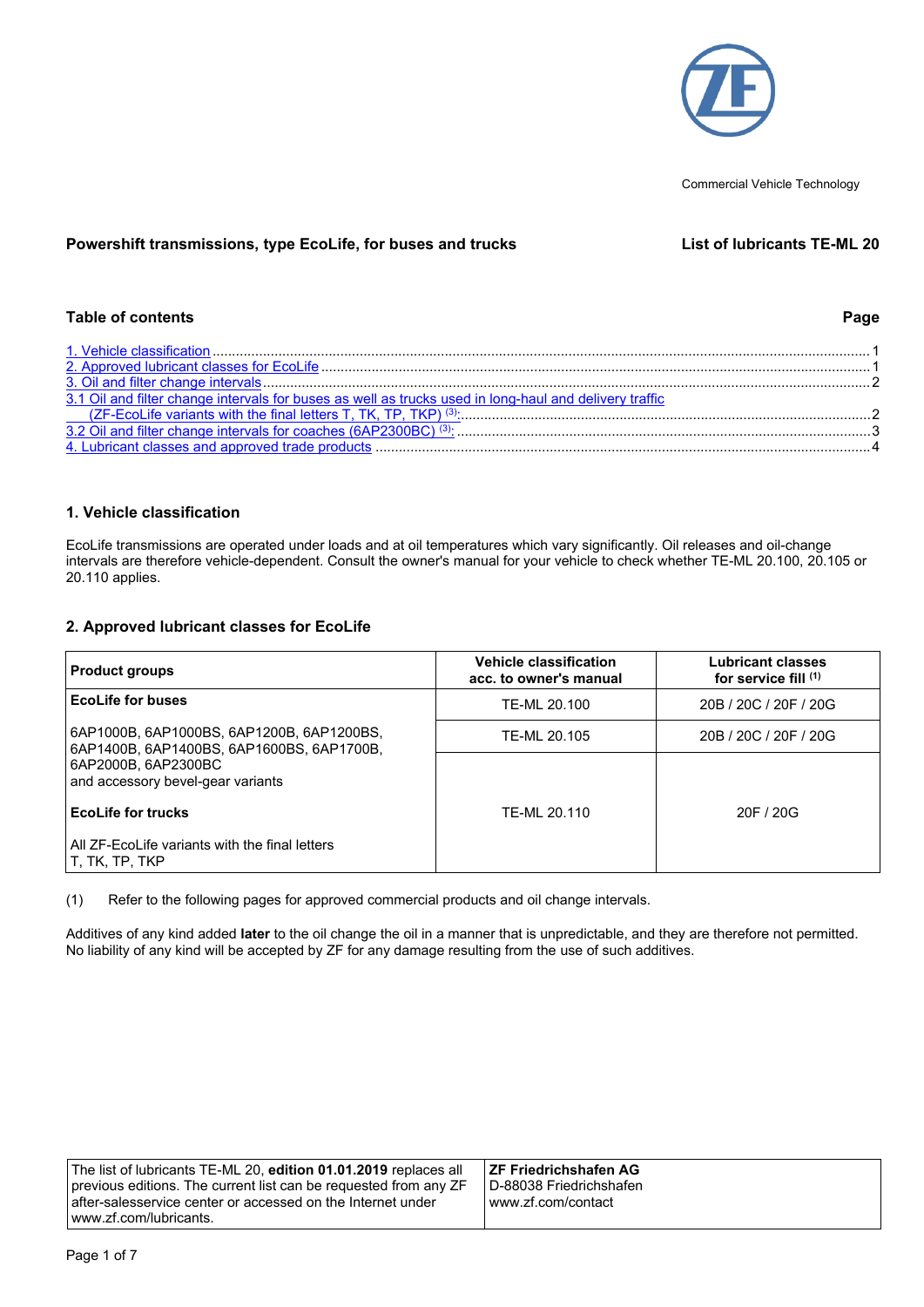### <span id="page-1-0"></span>**3. Oil and filter change intervals**

#### <span id="page-1-1"></span>3.1 Oil and filter change intervals for buses as well as trucks used in long-haul and delivery traffic  **(ZF-EcoLife variants with the final letters T, TK, TP, TKP) (3):**

#### **Table 1: Vehicle classification TE-ML 20.100 (Oil sump temperatures up to 100°C)**

| Lubricant class (1) | Oil and pressure filter change interval [km/year] (2) |
|---------------------|-------------------------------------------------------|
| 20B                 | 60,000 km<br>1 x year                                 |
| <b>20C</b>          | 120,000 km<br>1 x every 2 years                       |
| 20F / 20G           | 240,000 km<br>1 x every 4 years                       |

### **Table 2: Vehicle classification TE-ML 20.105 (Oil sump temperatures up to 105°C)**

| Lubricant class (1) | Oil and pressure filter change interval [km/year] (2) |
|---------------------|-------------------------------------------------------|
| 20B                 | 60,000 km<br>1 x year                                 |
| <b>20C</b>          | 120,000 km<br>1 x every 2 years                       |
| 20F / 20G           | 180,000 km<br>1 x every 3 years                       |

#### **Table 3: Vehicle classification TE-ML 20.110 (Oil sump temperatures up to 110°C)**

| Lubricant class (1) | Oil and pressure filter change interval [km/year] (2) |  |
|---------------------|-------------------------------------------------------|--|
| 20F / 20G           | 120,000 km<br>1 x every 3 years                       |  |

(1) Refer to the following pages for approved commercial products and oil change intervals.

(2) Oil and filter change required, depending on what occurs first. Use only ZF original filter elements, ZF order no. 4181 298 002. In the case that the initial reoiling from an ATF [automatic transmission fluid] of the lubricant class 20B to an ATF with extended oil change intervals is planned, then an interim oil change after 60,000 km / one year at the most is required.

(3) For information on oil and filter change intervals for special vehicles and stationary applications (ZF-EcoLife variants with the final letters E, EK, EP, EKP, S, SP, SK or SKP), please refer to the List of Lubricants TE-ML 25.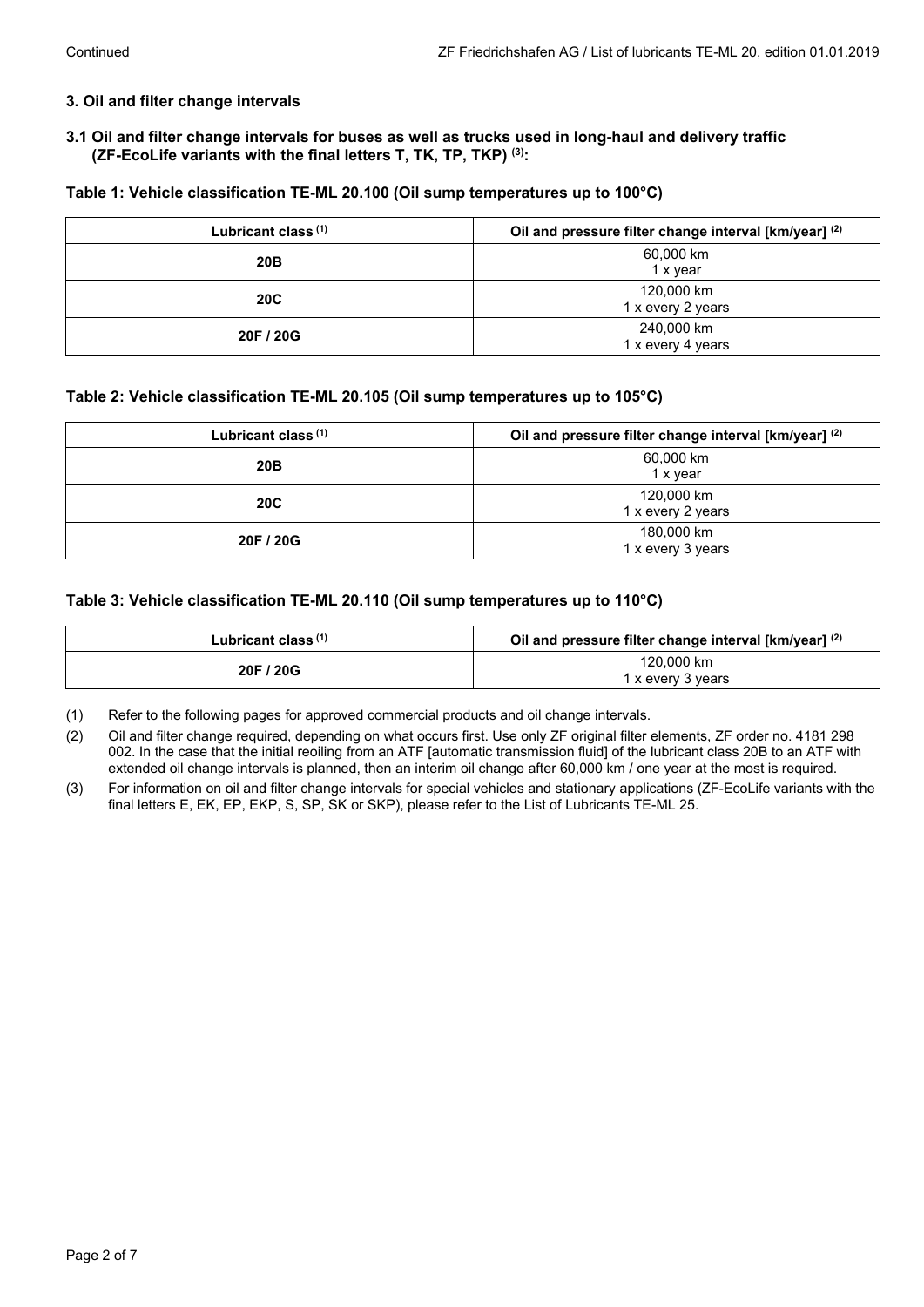### <span id="page-2-0"></span>**3.2 Oil and filter change intervals for coaches (6AP2300BC) (3):**

| Lubricant class (1) | Oil and pressure filter change interval [km/year] (2) |
|---------------------|-------------------------------------------------------|
| 20 <sub>B</sub>     | 120,000 km<br>1 x year                                |
| <b>20C</b>          | 180,000 km<br>1 x every 2 years                       |
| 20F / 20G           | 300,000 km<br>1 x every 4 years                       |

## **Table 1: Vehicle classification TE-ML 20.100 (Oil sump temperatures up to 100°C)**

### **Table 2: Vehicle classification TE-ML 20.105 (Oil sump temperatures up to 105°C)**

| Lubricant class (1) | Oil and pressure filter change interval [km/year] (2) |
|---------------------|-------------------------------------------------------|
| 20B                 | 120,000 km<br>1 x year                                |
| <b>20C</b>          | 180,000 km<br>1 x every 2 years                       |
| 20F / 20G           | 240,000 km<br>1 x every 3 years                       |

#### **Table 3: Vehicle classification TE-ML 20.110 (Oil sump temperatures up to 110°C)**

| Lubricant class (1) | Oil and pressure filter change interval [km/year] (2) |  |
|---------------------|-------------------------------------------------------|--|
| 20F / 20G           | 180,000 km<br>1 x every 3 years                       |  |

(1) Refer to the following pages for approved commercial products and oil change intervals.

(2) Oil and filter change required, depending on what occurs first. Use only ZF original filter elements, ZF order no. 4181 298 002. In the case that the initial reoiling from an ATF [automatic transmission fluid] of the lubricant class 20B to an ATF with extended oil change intervals is planned, then an interim oil change after 60,000 km / one year at the most is required.

(3) For information on oil and filter change intervals for special vehicles and stationary applications (ZF-EcoLife variants with the final letters E, EK, EP, EKP, S, SP, SK or SKP), please refer to the List of Lubricants TE-ML 25.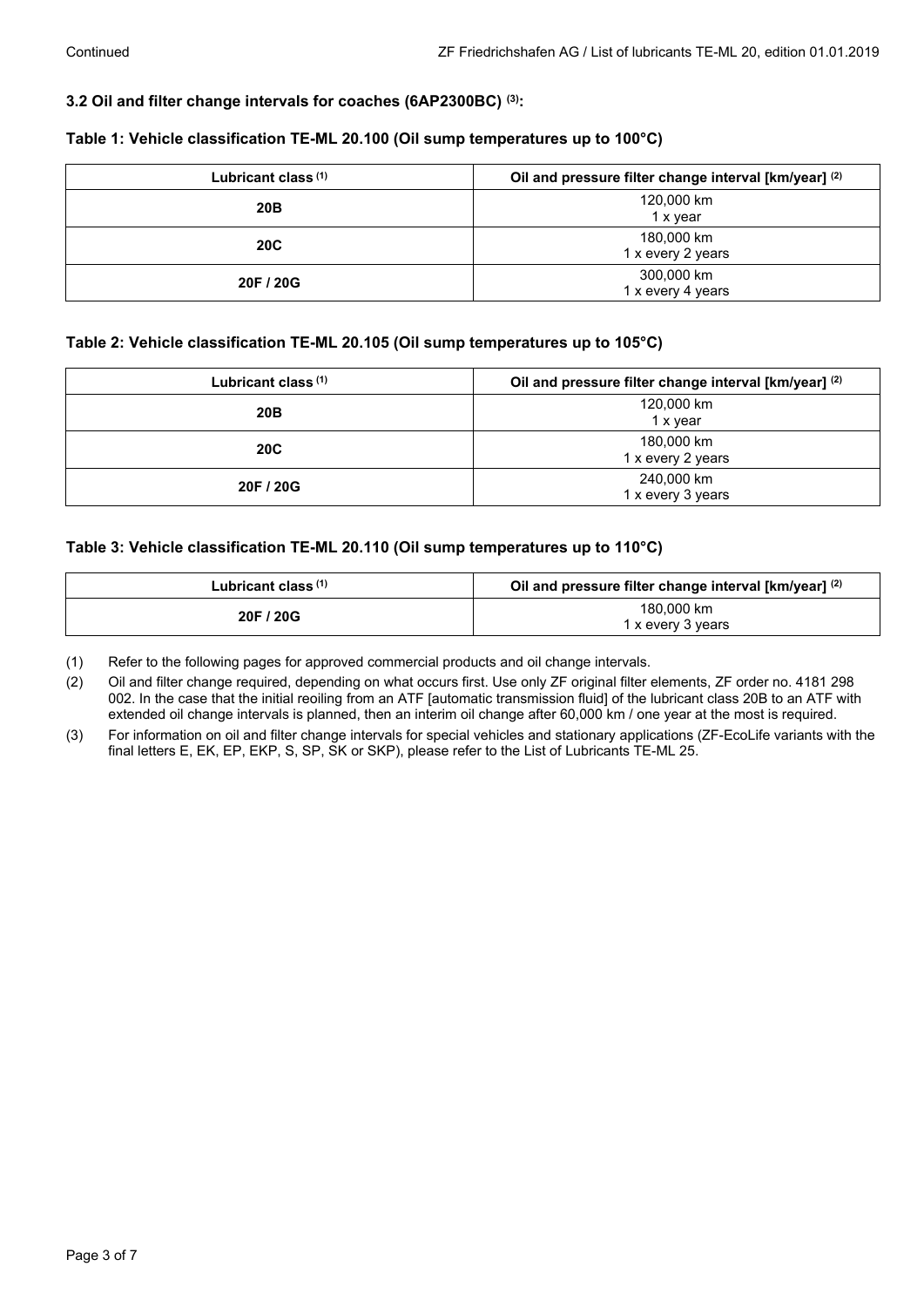# <span id="page-3-0"></span>**4. Lubricant classes and approved trade products**

## **Lubricant class 20B**

| Trade name (20B)                                  | <b>ZF approval number</b> |
|---------------------------------------------------|---------------------------|
| <b>ASTRIS ATF GLOBAL</b>                          | ZF002187                  |
| SYNMAXTRAN-HD                                     | ZF002246                  |
| <b>LUBEX ATF-III KYS</b>                          | ZF002255                  |
| <b>LUBEX ATF-III KYS</b>                          | ZF002293                  |
| CEPSA ATF 3000 S                                  | ZF000386                  |
| <b>HAVOLINE ATF MERCON V</b>                      | ZF000101                  |
| SYNTHETIC AUTOMATIC TRANSMISSION FLUID HEAVY DUTY | ZF001219                  |
| DELO SYN ATF HD                                   | ZF001664                  |
| ATF ALLPOWER MULTIVEHICULOS                       | ZF000385                  |
| ENI ROTRA ATF II E                                | ZF000951                  |
| ENI ROTRA ATF MULTI                               | ZF003452                  |
| <b>TRANSWAY ATF EXTRA</b>                         | ZF001332                  |
| <b>G-BOX ATF DX III</b>                           | ZF001956                  |
| G-BOX ATF DX III                                  | ZF002221                  |
| <b>INA ATF DX IIIH</b>                            | ZF002314                  |
| LE 1150                                           | ZF001676                  |
| MOL ATF SYNT 3H                                   | ZF001895                  |
| LUKOIL ATF SYNTH MULTI                            | ZF001127                  |
| LUKOIL ATF SYNTH MULTI                            | ZF001944                  |
| AUXON II E                                        | ZF000048                  |
| ATF XT III FLUID                                  | ZF001177                  |
| LUBRAX ATF HD                                     | ZF002120                  |
| PETROMIN ATF Z20 ECO                              | ZF001974                  |
| PETRONAS TUTELA ATF 700 HD                        | ZF003627                  |
| ATF D3 GOLD                                       | ZF003507                  |
| TRANSFLUID SYNTHETIC M-5                          | ZF001025                  |
| RAVENOL DEXRON III H                              | ZF001609                  |
| <b>REPSOL MATIC III</b>                           | ZF000318                  |
| <b>REPSOL MATIC LD ATF</b>                        | ZF001751                  |
| ROWE HIGHTEC ATF 9000                             | ZF001937                  |
| SINOPEC GREATWALL ATF HD S                        | ZF003346                  |
| SINOPEC GREATWALL ATF HD                          | ZF003348                  |
| SRS WIOLIN ATF III MV                             | ZF002061                  |
| LINGXIAN 6+ AUTOMATIC TRANSMISSION FLUID          | ZF003377                  |
| UNITED MV 99                                      | ZF003562                  |
|                                                   |                           |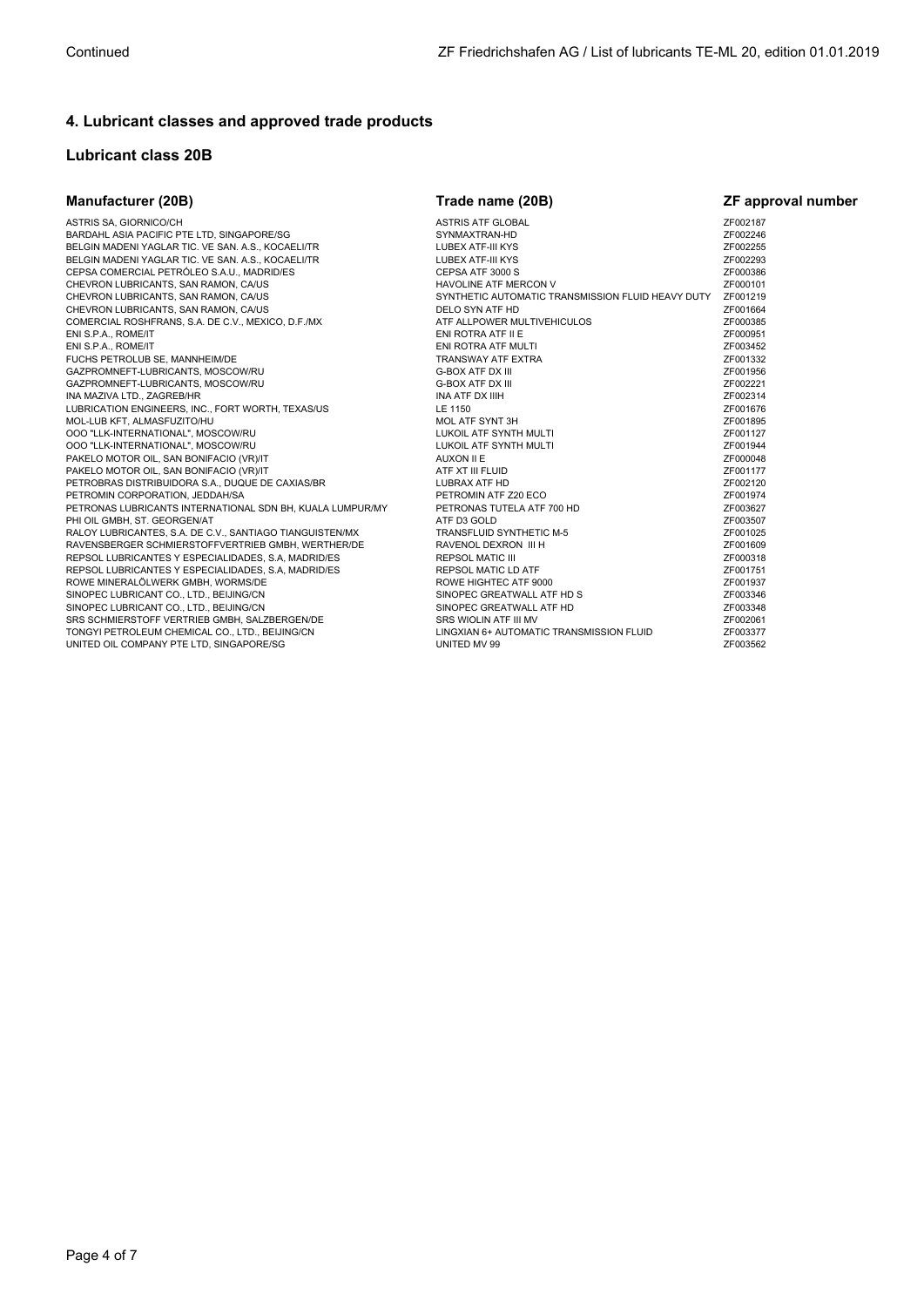## **Lubricant class 20C**

| Manufacturer (20C)                                        | Trade name (20C)                           | <b>ZF</b> approval number |
|-----------------------------------------------------------|--------------------------------------------|---------------------------|
| ALLEGHENY PETROLEUM, WILMERDING, PA/US                    | ALTRA SHL EXTENDED DRAIN ZF 20C            | ZF001756                  |
| AMSOIL, INC., SUPERIOR, WI/US                             | TORQUE-DRIVE SYNTHETIC ATF                 | ZF001841                  |
| ARAL AG, BOCHUM/DE                                        | ARAL GETRIEBEÖL ATF LD                     | ZF000144                  |
| BASF SE, LUDWIGSHAFEN/DE                                  | EMGARD 2805                                | ZF003370                  |
| BP PLC., LONDON/GB                                        | BP AUTRAN LTF                              | ZF000195                  |
| BP PLC., LONDON/GB                                        | BP AUTRAN SYN 295                          | ZF000197                  |
| BUCHER AG LANGENTHAL, LANGENTHAL/CH                       | ATF VZ                                     | ZF003369                  |
| CASTROL LTD. LONDON/GB                                    | <b>CASTROL TRANSMAX Z</b>                  | ZF000221                  |
| CASTROL LTD, LONDON/GB                                    | CASTROL TRANSYND                           | ZF000226                  |
| CASTROL LTD, LONDON/GB                                    | CASTROL TRANSMAX ATF Z                     | ZF002158                  |
| CASTROL LTD. LONDON/GB                                    | TES-295 SYN TRANSMISSION FLUID             | ZF002298                  |
| EXOL LUBRICANTS LTD, WEDNESBURY/GB                        | <b>AUTOTRANS ELC</b>                       | ZF001685                  |
| EXXONMOBIL CORPORATION, HOUSTON, TX/US                    | MOBIL DELVAC SYNTHETIC ATF                 | ZF001234                  |
| EXXONMOBIL CORPORATION, HOUSTON, TX/US                    | <b>MOBIL DELVAC 1 ATF</b>                  | ZF001827                  |
| FUCHS PETROLUB SE, MANNHEIM/DE                            | TRANSWAY ATF ULTRA                         | ZF001330                  |
| FUCHS PETROLUB SE, MANNHEIM/DE                            | FUCHS TITAN ATF 5500                       | ZF001797                  |
| H. BANTLEON GMBH / GESELLS. D. AVIA, ULM/DE               | AVILUB FLUID ATZ 295                       | ZF002288                  |
| HI-TEC OILS, SMITHFIELD/AU                                | MULTITRANS PLUS ATF                        | ZF001669                  |
| KUWAIT PETROLEUM INTERNATIONAL LUBRICANT, ANTWERP/NL      | Q8 AUTO 15 S                               | ZF001635                  |
| LUBRICATING SPECIALTIES COMPANY, PICO RIVERA/US           | MV TYPE 20C ATF                            | ZF002208                  |
| MOL-LUB KFT, ALMASFUZITO/HU                               | MOL ATF 295                                | ZF003361                  |
| MOTUL SA, AUBERVILLIERS/FR                                | MOTUL ATF HD                               | ZF003587                  |
| OOO "LLK-INTERNATIONAL", MOSCOW/RU                        | LUKOIL ATF SYNTH MN Z3                     | ZF001302                  |
|                                                           | TEBOIL FLUID ES-MAX                        | ZF001726                  |
|                                                           | <b>AUXON III PLUS</b>                      | ZF001466                  |
|                                                           | ATF XT III FLUID PLUS                      | ZF001748                  |
|                                                           | <b>GALP TRANSMATIC Z</b>                   | ZF001893                  |
| PETROMIN CORPORATION, JEDDAH/SA                           | PETROMIN ATF Z20 LD                        | ZF002003                  |
| PETRONAS LUBRICANTS INTERNATIONAL SDN BH, KUALA LUMPUR/MY | PETRONAS TUTELA ATF 900 HD                 | ZF003567                  |
| REPSOL LUBRICANTES Y ESPECIALIDADES, S.A, MADRID/ES       | <b>REPSOL MATIC SINTETICO</b>              | ZF003586                  |
| SASOL OIL, RANDBURG/ZA                                    | SYN TRANSMISSION OIL VI                    | ZF001091                  |
| SINOPEC LUBRICANT CO., LTD., BEIJING/CN                   | SINOPEC GREATWALL FULLY SYNTHETIC ATF HD S | ZF003345                  |
| SINOPEC LUBRICANT CO., LTD., BEIJING/CN                   | SINOPEC GREATWALL SYNTHETIC ATF HD         | ZF003347                  |
| TAMOIL ITALIA SPA, MILANO/IT                              | TAMOIL ATF LONG LIFE HD                    | ZF001672                  |
| TEDEX S.A., WARSZAWA/PL                                   | TEDEX ATF SYNTHETIC (S)                    | ZF002213                  |
| TONGYI PETROLEUM CHEMICAL CO., LTD., BEIJING/CN           | LINGXIAN 10+ AUTOMATIC TRANSMISSION FLUID  | ZF003378                  |
| VALVOLINE AUSTRALIA PTY LTD, WETHERILL PARK, NSW/AU       | HEAVY DUTY ATF PRO ECO PLUS                | ZF003488                  |
| VALVOLINE EUROPE, DORDRECHT/NL                            | VALVOLINE HEAVY DUTY ATF PRO ECO           | ZF001871                  |
|                                                           |                                            |                           |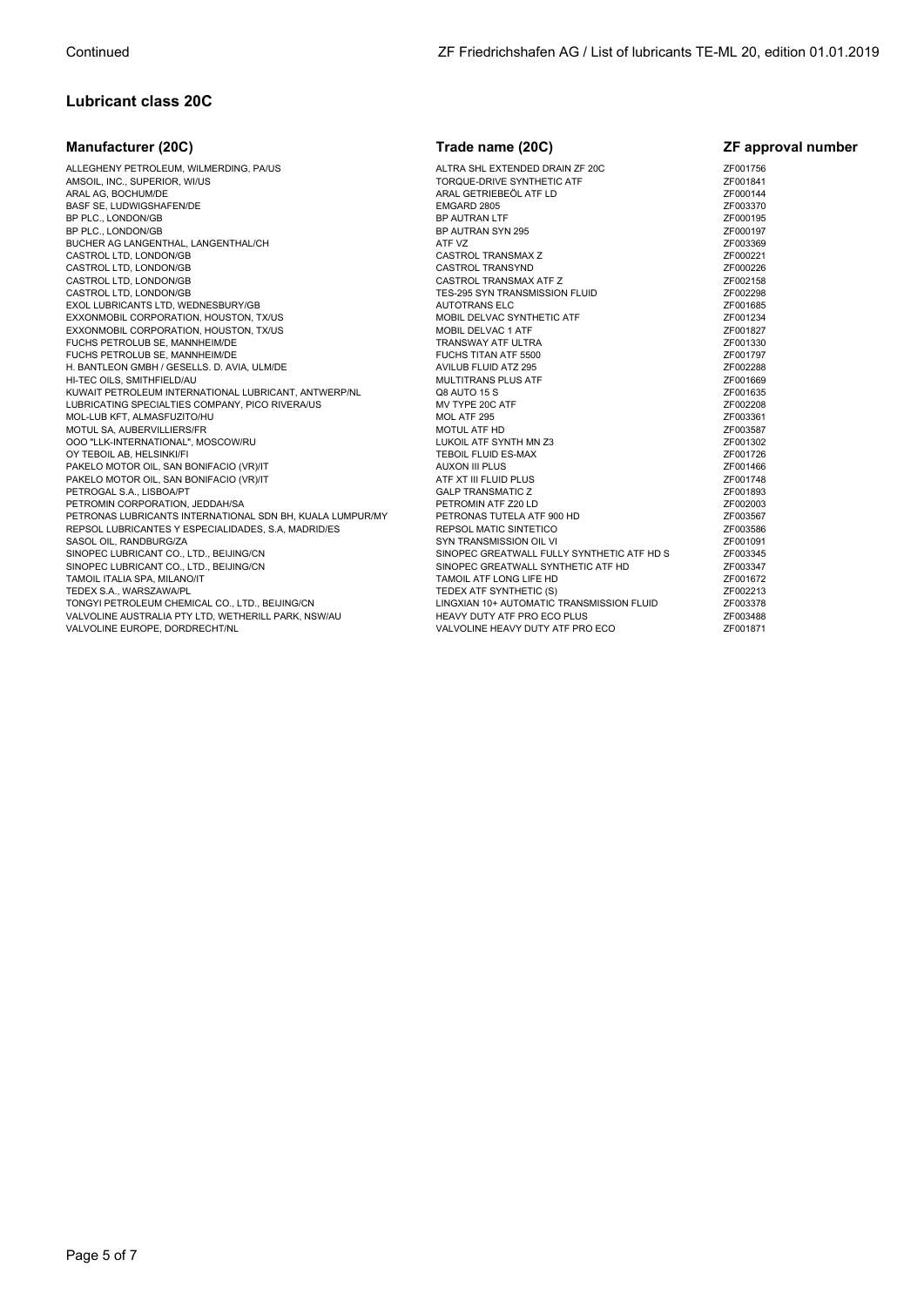#### **Lubricant class 20F**

PETRONAS LUBRICANTS INTERNATIONAL SDN BH, KUALA LUMPUR/MY TUTELA TRANSMISSION ATF 120 ZF000053 SHELL INTERNATIONAL PETROLEUM COMP. LTD, LONDON/GB SHELL SPIRAX S6 ATF ZM ZF001483 ZF FRIEDRICHSHAFEN AG, FRIEDRICHSHAFEN/DE ZEOSTED TERRIT AG ZE ECOFLUID A LIFE ZTO STANDER ZF001671

#### **Manufacturer (20F) Trade name (20F) ZF approval number**